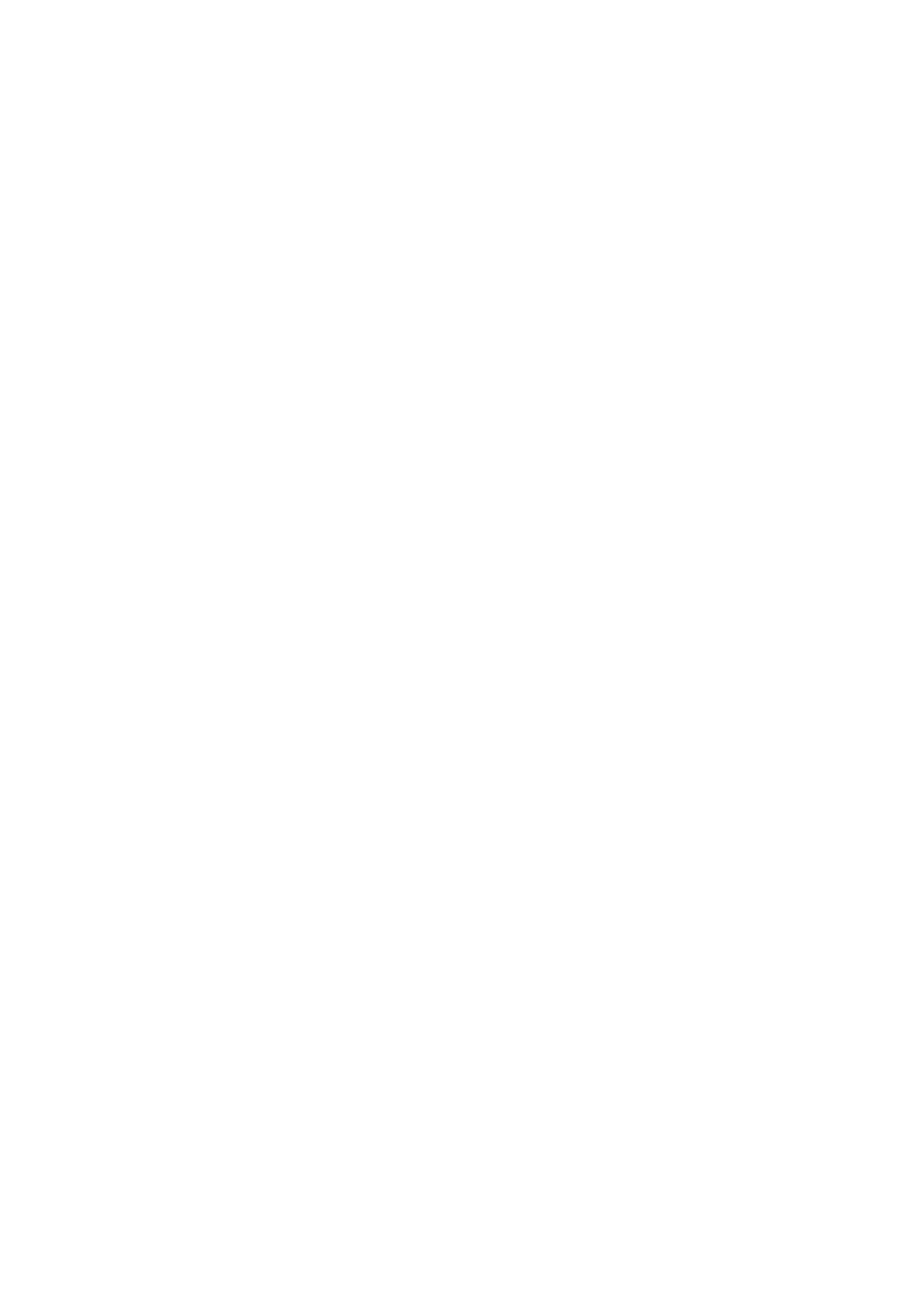### **Introduction**

The Infrastructure Funding Statement (IFS) is an annual report which provides a summary of all developer contributions relating to Section 106 agreements (S106) and the Community Infrastructure Levy (CIL) for a given financial year. **The Infrastructure Funding Statement replaces the Regulation 123 statement.**

Section 106 agreements are legal agreements which can be attached to a planning permission to mitigate the impact of development. Planning obligations within these agreements can only be sought where they are directly related to the development and necessary to make the development acceptable in planning terms. Contributions can either be provided on-site, for example by the provision of Affordable Housing, or off-site in the form of financial payments.

The Community Infrastructure Levy (CIL) is intended to fund more generalised, strategic infrastructure requirements across the District in order to support new development. It is a mechanism to secure financial contributions from developers on certain viable developments and CIL monies can be used to fund the provision, improvement, replacement operation and maintenance of infrastructure to support the development of the area.

CIL rates are set out in a published charging schedule and the Council's latest charging schedule was adopted in January 2016.

Funding for the delivery of infrastructure will be sought by the Council in several ways such as through planning conditions, Section 106 Agreements and through the Community Infrastructure Levy.

On the 1<sup>st</sup> September 2019 the Community Infrastructure Levy (Amendment) (England) (No.2) Regulations 2019 came into force.

Under these regulations Local Authorities are required to produce an Infrastructure Funding Statement annually that sets out details about planning obligation receipts and anticipated expenditure. This is to provide clarity and transparency to local communities and developers on the infrastructure and expenditure and in aligning this to planned development, as envisaged in the Local Plan

The full details which the Council is required to published as set out in the Regulations is attached at the schedule in Appendix 1 of this report.

### Definitions used with this statement are:-

Agreed – Contributions that have been agreed within a signed legal document. These contributions have not been collected/ delivered and if the planning applications are not implemented they will never be received.

Received – Contributions received, either non-monetary or monetary, that have been transferred to Selby District Council

Allocated – Contributions that have been received and allocated to specific projects.

Spent/ Delivered – Monetary or non-monetary contributions that have been spent/ delivered.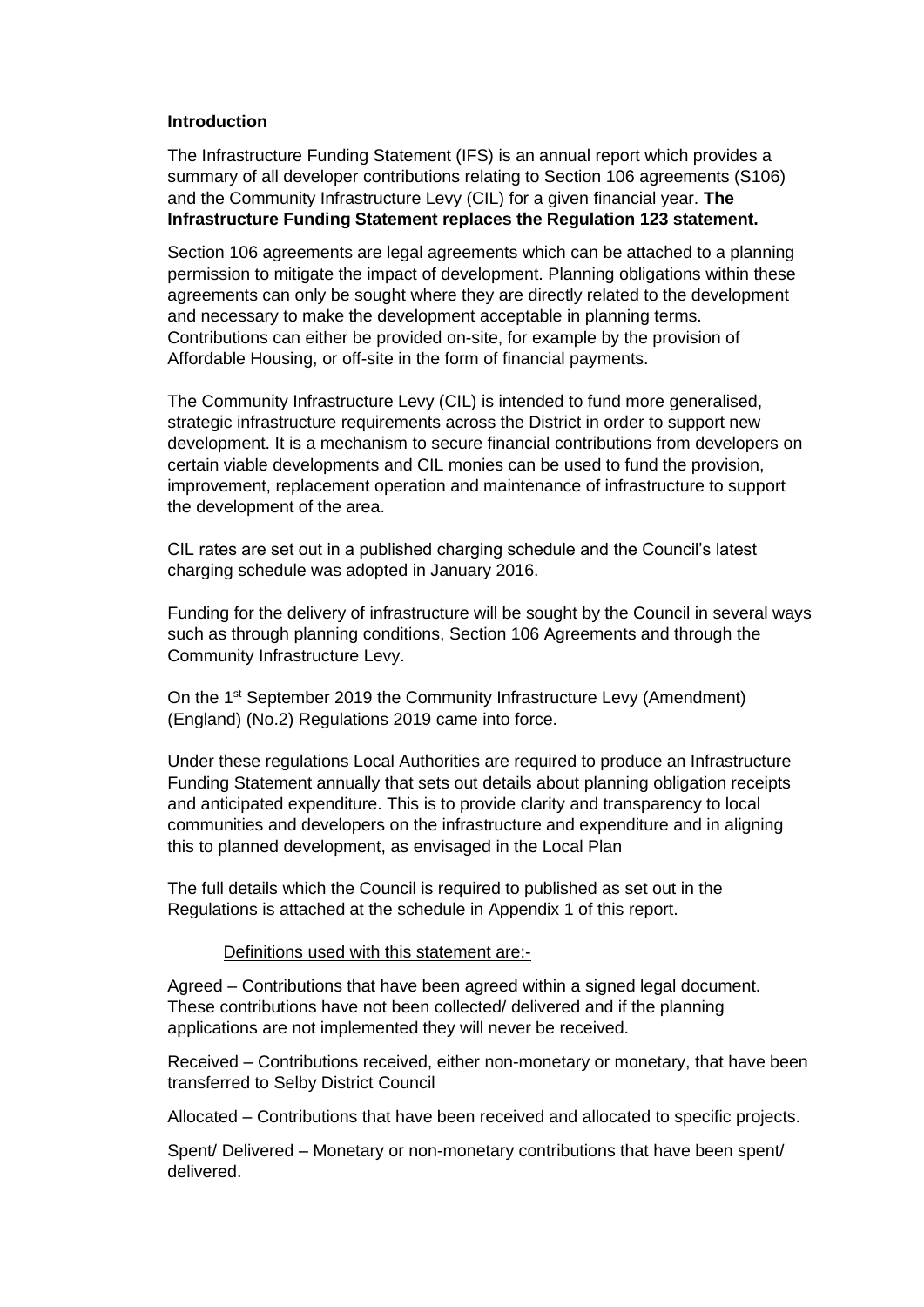This Financial Year - refers to the period between 1.4.19 and 31.3.20.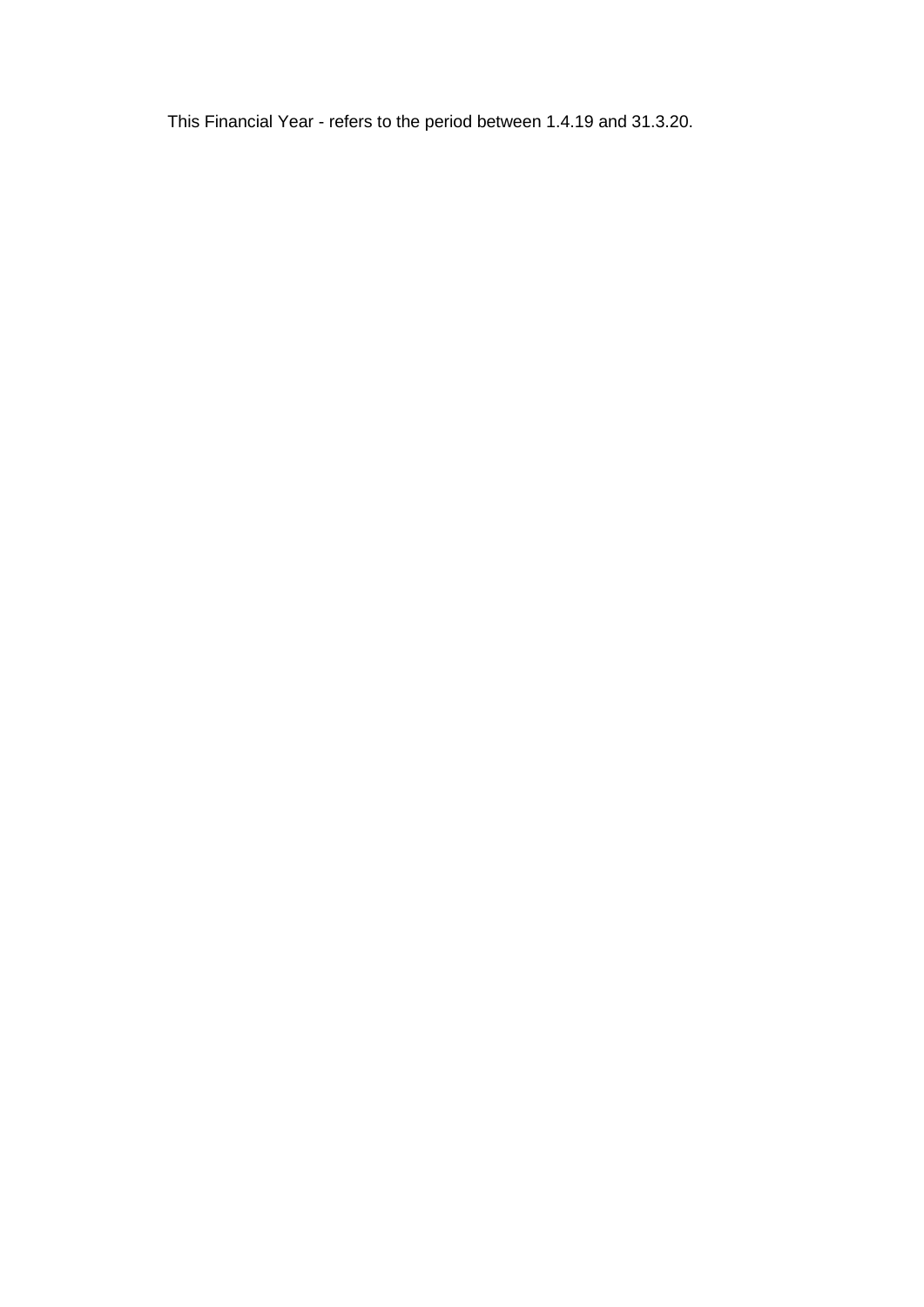### **1. S106 Obligations**

Once a S106 agreement has been signed it becomes an obligation but will only be required if the planning permission is implemented and the trigger for payment has been reached. The agreement is also registered on the Local Land Charges Register as a land charge and will remain as such with that land – this means that the obligation will be required to be met in full by the owner of the land, whether that is the landowner at the time of permission or and future land owner.

Planning obligations assist in mitigating the impact of development to make it acceptable in planning terms. Obligations may only constitute a reason for granting planning permission of they meet tests that show they are necessary to make the development acceptable in planning terms.

The tests, as detailed below, are set out as statutory tests in Regulation 122 (as amended by the 2011 and 2019 Regulations) and as policy tests in the National Planning Policy Framework

- necessary to make the development acceptable in planning terms
- directly related to the development
- fairly and reasonably related in scale and kind to the development

It is not possible to provide a priority list of obligations or contributions which may be sought as these are dependant of the development proposal, but both S106 and CIL contributions can be placed on the same development.

As a District Council we monitor and collect contributions on behalf of the County Council. Where these are passed onto the County Council to be used as detailed in the agreements.

For the purposes of this report, where these are passed onto the County Council to be used for infrastructure provision which falls under the County Council remit , such as education and highways, details will be provided by the County Council in their own Infrastructure Funding Statement. This report will also not report on Section 278 Highways Agreements.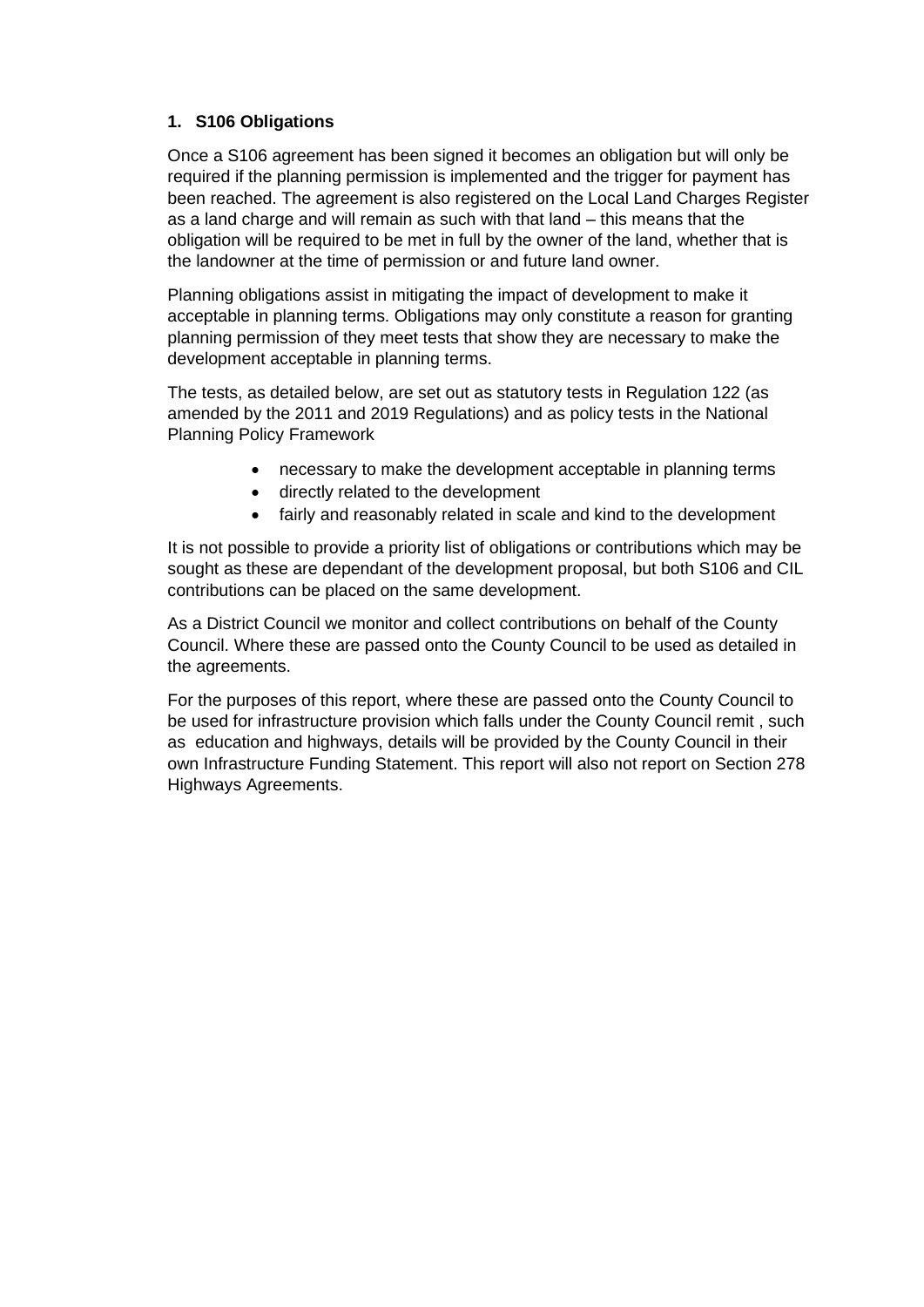### **S106 Obligations – summary**

In 2019/20 the Council received a total of £4,288,026.90 in S106 contributions.

This consists of:-

- Affordable Housing £3,046,860.70
- Education £1,030,376.71
- Health £69,405.00
- Highways £100,268.50
- Off -site Recreational Open Space £12,412.00
- Waste and Recycling £28,704.00

Of these, £3,046,860.70 (Affordable Housing) and £12,142.00 (Off-site recreational open space) has been received but not allocated to specific projects with £22,762.00 Health, £10,537.00 Highways allocated as per the details in the S106 agreements.

Two new agreements have been signed in this reporting year which provides for £154,076.00 of contributions due (£910.00 for Waste and Recycling and £153,166.00 for Education).

Seven empty homes have been refurbished and brought back into use, using Affordable Housing contributions with monies being used by the Selby District Housing Trust and the Council to provide 24 affordable housing units.

There is a current balance of £7,996.390.30 for Affordable Housing provision to be used from monies allocated but not yet spent.

Details of school places provided and educational facilities for this reporting period, will be provided in detail by NYCC Education in their Infrastructure Funding Statement. Similarly, contributions relating to Highways infrastructure will be provided by NYCC Highways.

A total of £1,606.157.08 was transferred to other organisations such as NYCC and NHS for use in Health and Education and Highways infrastructure.

Only one monitoring fee payment was received in this reporting period with no maintenance commuted sum being received or retained.

With regards to specific projects of spending for Off Site Recreational Open Space contributions 7 Parish/Town Councils have provided play equipment in several play areas across the district ranging from one new item of equipment through to the provision of a MUGA (Multi-Use Game Area) . Village seating has been provided and additional waste bins. Sport pitches lighting was upgraded to improve the accessibility of the pitches and an area of open space had its access improved by means of provision of suitable pathways suitable for those with additional needs.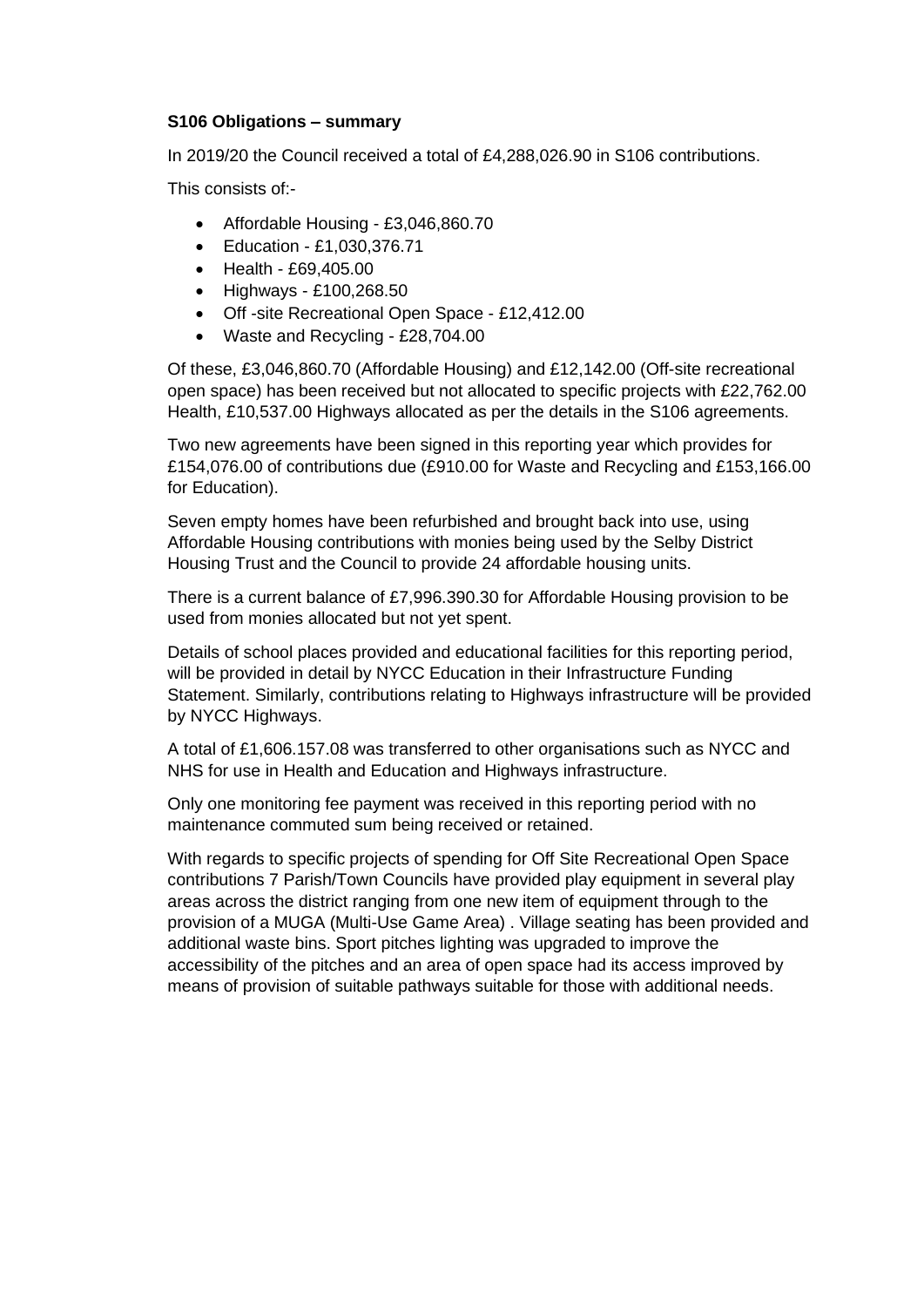### **2. CIL**

The council applies a charge on new development to help pay for infrastructure.

The Council's Infrastructure Funding Statement identifies the infrastructure projects or types of infrastructure which Selby District Council intends will be, or may be, wholly or partly funded by the Community Infrastructure Levy. The principles by which the council will allocate CIL receipts to infrastructure are:-

- Strategic priority and Local priority
- Deliverability
- % match funding

The Council is currently preparing a new Local Plan, alongside which an Infrastructure Delivery Plan will be drafted. The Infrastructure Delivery Plan will identify the improvements which are required to local infrastructure to support the growth identified through the plan and prioritise the use of CIL income to deliver improvements. However it is considered that CIL receipts will be prioritised as set out below:-

- Improvements to the Strategic Highways Network
- Strategic Flood Mitigation Measures

The regulations set out the methodology for how monies collected from the CIL are to be distributed as illustrated in the table below.

| Purpose of funding         | % Allocated                               |
|----------------------------|-------------------------------------------|
| Administration             | 5% of all receipts                        |
| Neighbourhood Area Portion | 15% of CIL receipts collected within that |
|                            | area for those areas which do not have    |
|                            | an adopted Neighbourhood plan             |
| Neighbourhood Area Portion | 25% of CIL receipts collected within that |
|                            | area for those areas which have an        |
|                            | adopted Neighbourhood plan                |
| <b>CIL Infrastructure</b>  | <b>Remaining CIL receipts</b>             |

To date Selby District Council has1 Neighbourhood area which has an adopted Neighbourhood Plan (Appleton Roebuck).

In this reporting year the Council has collected a total of £1,127,704.32 in CIL receipts, with a total of £2,572,348.94 collected since 2016 when CIL was adopted to the end of this reporting year  $(1.1.16 - 31.3.20)$ .

This year a total of £169,155.65 has been allocated to the neighbourhood areas (i.e Parish or Town Councils), with £47,162.78 having been being passed on.

Infrastructure projects funded or partially funded through CIL receipts have been reported by Parish Councils as footpath provision across a village green, provision of bus stop shelters, street lighting, cycle racks and a sports container. Parish Councils are required to produce their own report which will detail spend and projects for their own areas.

We have had no monies returned to the District Council as a result of monies not being spent by Parish Council and no payments in kind have been received in lieu of CIL payments.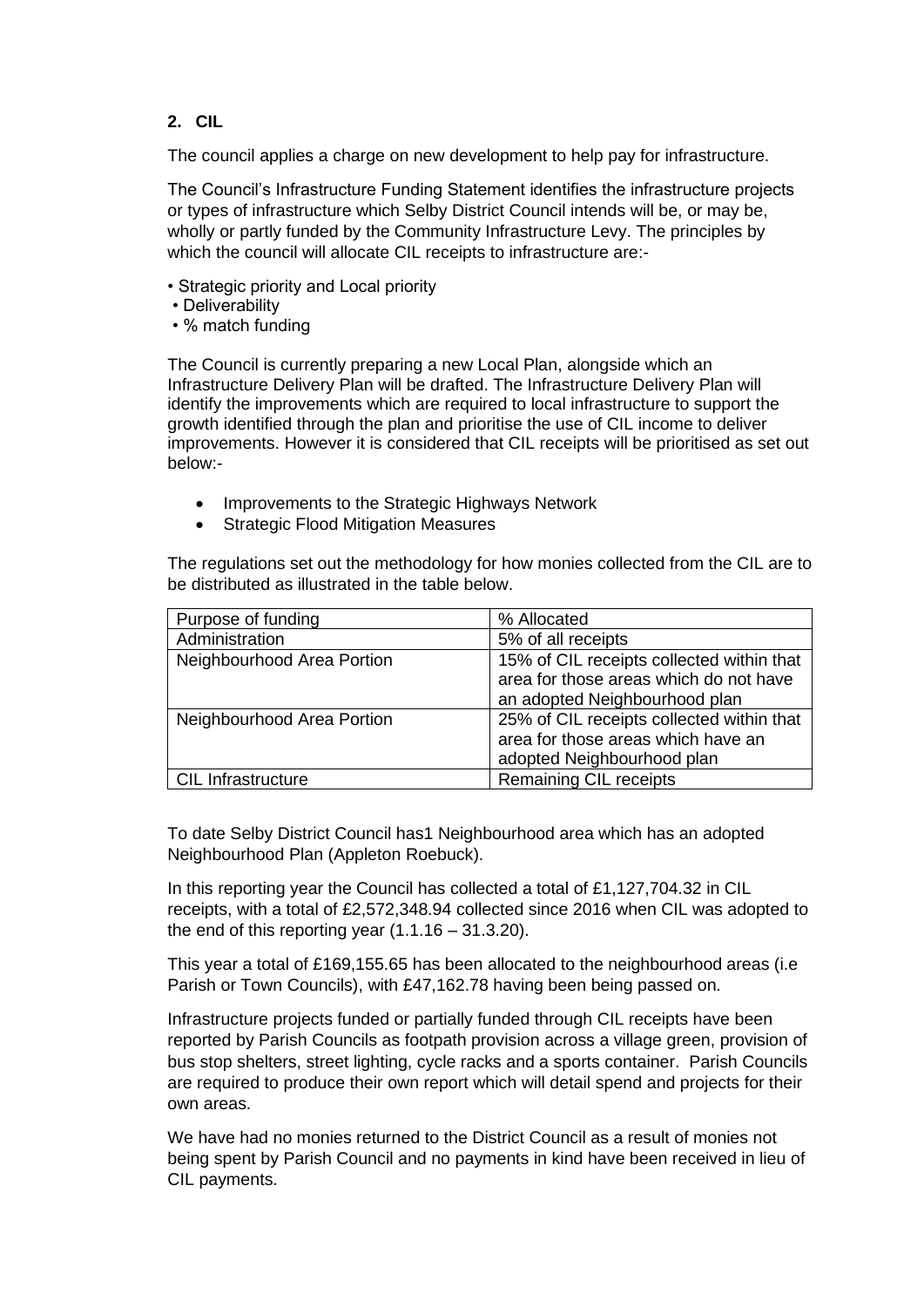A total of £40,740.00 has been spent on administration costs for this reporting year, with £44,697.72 being allocated for administration.

Only one infrastructure project has been identified and allocated CIL funds –This is contribution of £198,687.50 towards the improvement of issues on Bawtry Road although this has been allocated but it has not been spent to date.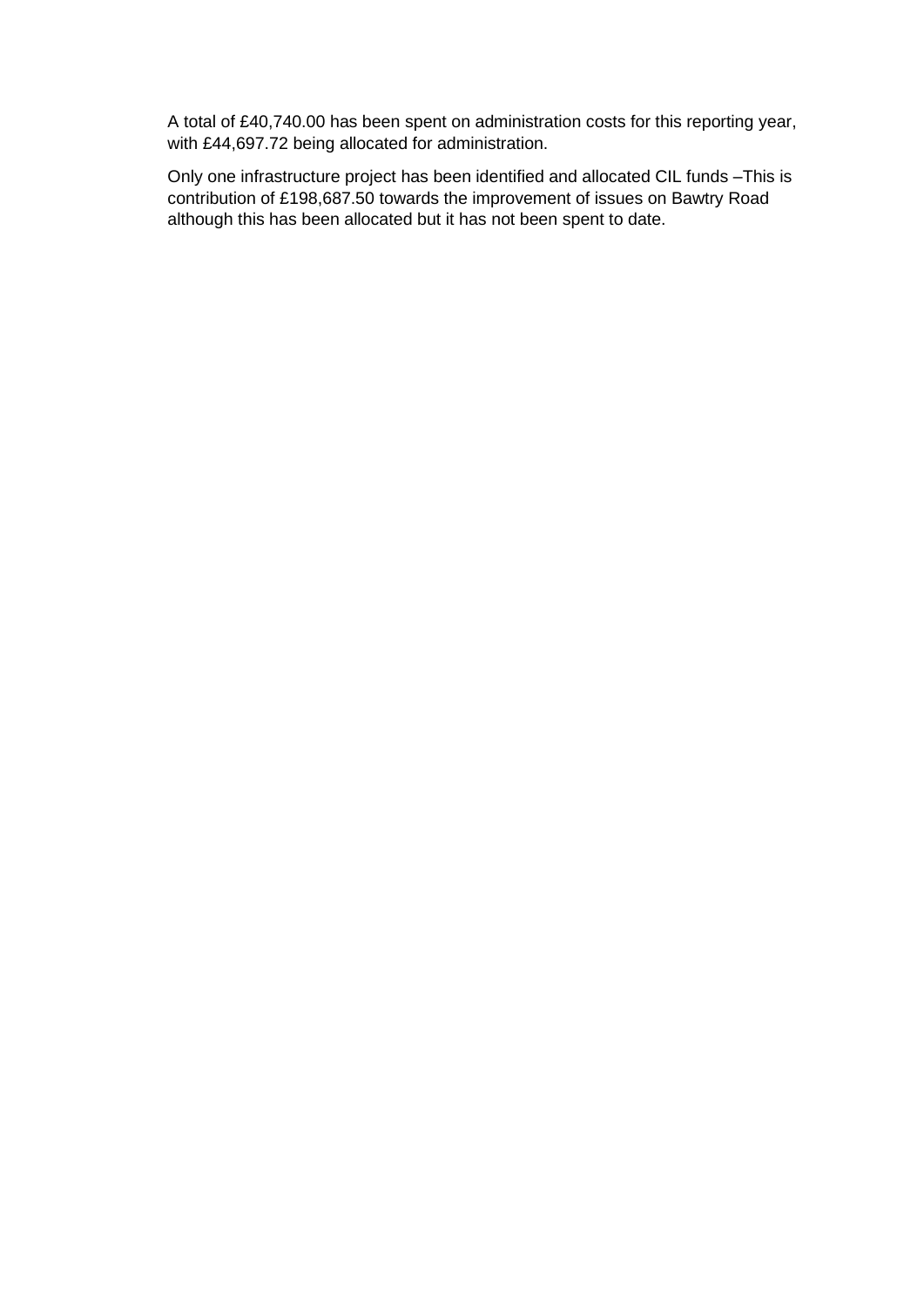# Annex 1 - Infrastructure Funding Statement Schedule 2019/20

SCHEDULE 2 Matters to be included in the annual infrastructure funding statement (Regulation 121 Schedule 2)

## **The reporting year covered by this report is 1st April 2019 to 31st March 2020**

|              | <b>CIL Report</b>                                                                                                                                                                                                                                                                 |               |
|--------------|-----------------------------------------------------------------------------------------------------------------------------------------------------------------------------------------------------------------------------------------------------------------------------------|---------------|
|              |                                                                                                                                                                                                                                                                                   | <b>Amount</b> |
| $\mathbf{1}$ | The matters to be included in the CIL report are-                                                                                                                                                                                                                                 |               |
| a            | the total value of CIL set out in all demand notices<br>issued in the reported year;                                                                                                                                                                                              | £811,370.10   |
| b            | the total amount of CIL receipts for the reported year                                                                                                                                                                                                                            | £1,127,704.32 |
| С            | the total amount of CIL receipts, collected by the<br>authority, or by another person on its behalf, before the<br>reported year but which have not been allocated;                                                                                                               | £1,155,715.50 |
| d            | the total amount of CIL receipts, collected by the<br>authority, or by another person on its behalf, before the<br>reported year and which have been allocated in the<br>reported year;                                                                                           | £288,925.92   |
| $\mathbf e$  | the total amount of CIL expenditure for the reported<br>year;                                                                                                                                                                                                                     | £0.00         |
| f            | the total amount of CIL receipts, whenever collected,<br>which were allocated but not spent during the reported<br>year;                                                                                                                                                          | £89,544.71    |
| g            | in relation to CIL expenditure for the reported year,<br>summary details of-                                                                                                                                                                                                      |               |
|              | i the items of infrastructure on which CIL (including<br>land payments) has been spent, and the amount of CIL<br>spent on each item;                                                                                                                                              | £0.00         |
|              | ii the amount of CIL spent on repaying money<br>borrowed, including any interest, with details of the<br>items of infrastructure which that money was used to<br>provide (wholly or in part);                                                                                     | £0.00         |
|              | iii the amount of CIL spent on administrative expenses<br>pursuant to regulation 61, and that amount expressed                                                                                                                                                                    | £40,740.00    |
|              | as a percentage of CIL collected in that year in<br>accordance with that regulation;                                                                                                                                                                                              | 3.61%         |
| h.           | in relation to CIL receipts, whenever collected, which<br>were allocated but not spent during the reported year,<br>summary details of the items of infrastructure on which<br>CIL (including land payments) has been allocated, and<br>the amount of CIL allocated to each item; | £198,687.50   |
|              | the amount of CIL passed to-                                                                                                                                                                                                                                                      |               |
|              | any parish council under regulation 59A or 59B; and<br>Ť                                                                                                                                                                                                                          | £47,162.78    |
|              | ii any person under regulation 59(4)                                                                                                                                                                                                                                              | £0.00         |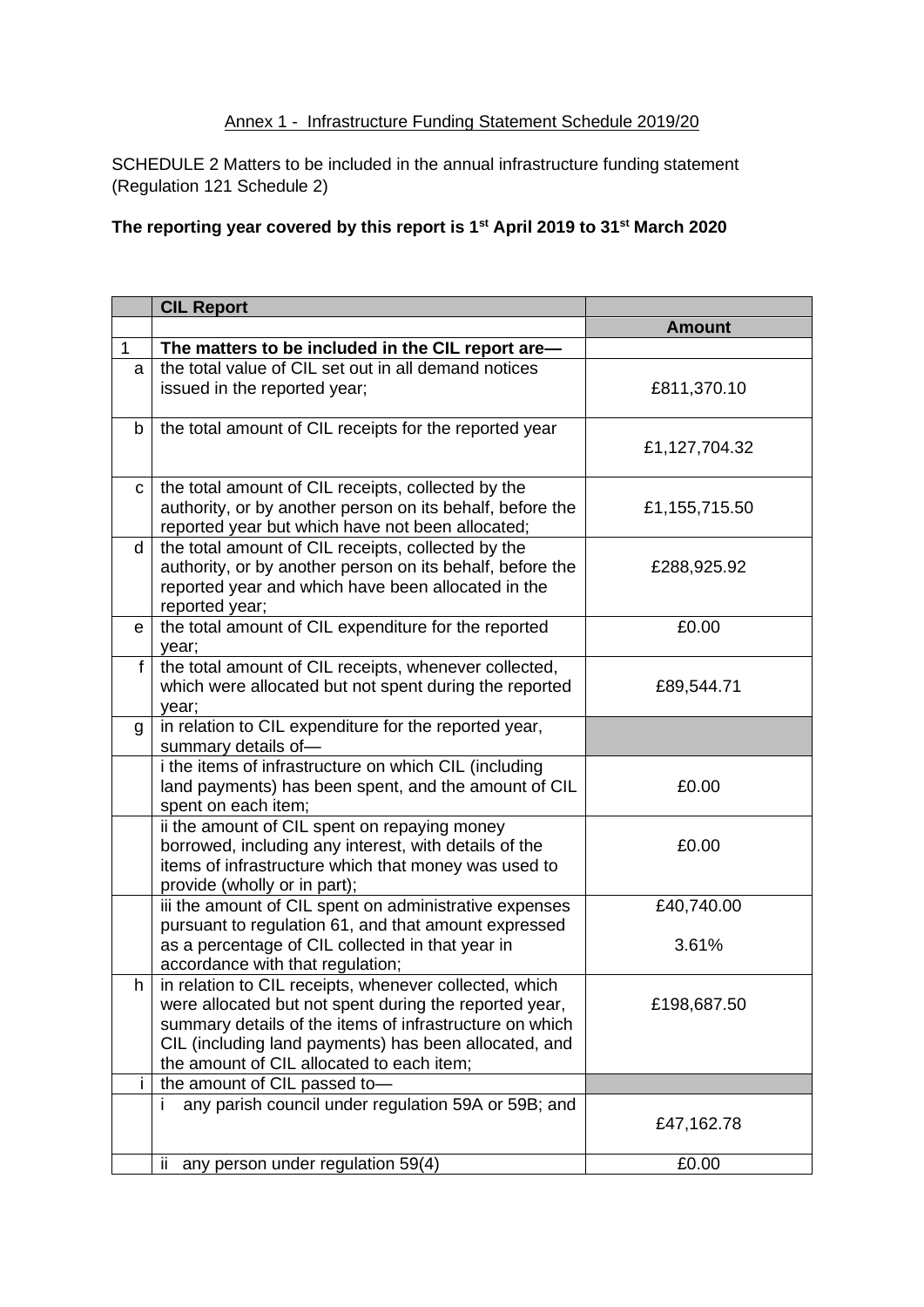| İ            | summary details of the receipt and expenditure of CIL                                       |       |
|--------------|---------------------------------------------------------------------------------------------|-------|
|              | to which regulation 59E or 59F applied during the                                           |       |
|              | reported year including-                                                                    |       |
|              | i the total CIL receipts that regulations 59E and 59F<br>applied to;                        | £0.00 |
|              | ii the items of infrastructure to which the CIL receipts                                    |       |
|              | to which regulations 59E and 59F applied have been                                          | n/a   |
|              | allocated or spent, and the amount of expenditure                                           |       |
|              | allocated or spent on each item;                                                            |       |
| $\mathsf{k}$ | summary details of any notices served in accordance                                         |       |
|              | with regulation 59E, including-                                                             |       |
|              | i the total value of CIL receipts requested from each                                       | £0.00 |
|              | parish council;                                                                             |       |
|              | ii any funds not yet recovered from each parish                                             | £0.00 |
|              | council at the end of the reported year;                                                    |       |
|              | the total amount of-                                                                        |       |
|              | i CIL receipts for the reported year retained at the end                                    | £0.00 |
|              | of the reported year other than those to which                                              |       |
|              | regulation 59E or 59F applied;                                                              |       |
|              | ii CIL receipts from previous years retained at the end                                     | £0.00 |
|              | of the reported year other than those to which<br>regulation 59E or 59F applied;            |       |
|              | iii CIL receipts for the reported year to which                                             | £0.00 |
|              | regulation 59E or 59F applied retained at the end of                                        |       |
|              | the reported year;                                                                          |       |
|              | iv CIL receipts from previous years to which regulation                                     | £0.00 |
|              | 59E or 59F applied retained at the end of the reported                                      |       |
|              |                                                                                             |       |
|              | year                                                                                        |       |
| $\mathbf{2}$ | For the purposes of paragraph 1-                                                            |       |
| a            | CIL collected by an authority includes land payments                                        | £0.00 |
|              | made in respect of CIL charged by that authority;                                           |       |
| b            | CIL collected by way of a land payment has not been                                         | £0.00 |
|              | spent if at the end of the reported year-                                                   |       |
|              | i development (within the meaning in TCPA 1990)                                             | n/a   |
|              | consistent with a relevant purpose has not commenced                                        |       |
|              | on the acquired land; or                                                                    |       |
|              | ii the acquired land (in whole or in part) has been used                                    |       |
|              | or disposed of for a purpose other than a relevant                                          | n/a   |
|              | purpose; and the amount deemed to be CIL by virtue                                          |       |
| C            | of regulation 73(9) has not been spent                                                      | £0.00 |
|              | CIL collected by an authority includes infrastructure                                       |       |
|              | payments made in respect of CIL charged by that<br>authority;                               |       |
| d            | CIL collected by way of an infrastructure payment has                                       |       |
|              | not been spent if at the end of the reported year the                                       | £0.00 |
|              | infrastructure to be provided has not been provided;                                        |       |
| e            | the value of acquired land is the value stated in the                                       |       |
|              | agreement made with the charging authority in respect                                       | £0.00 |
|              | of that land in accordance with regulation 73(6)(d);                                        |       |
| f            | the value of a part of acquired land must be                                                |       |
|              | determined by applying the formula in regulation                                            | £0.00 |
|              | 73(10) as if references to N in that provision were                                         |       |
|              | references to the area of the part of the acquired land<br>whose value is being determined; |       |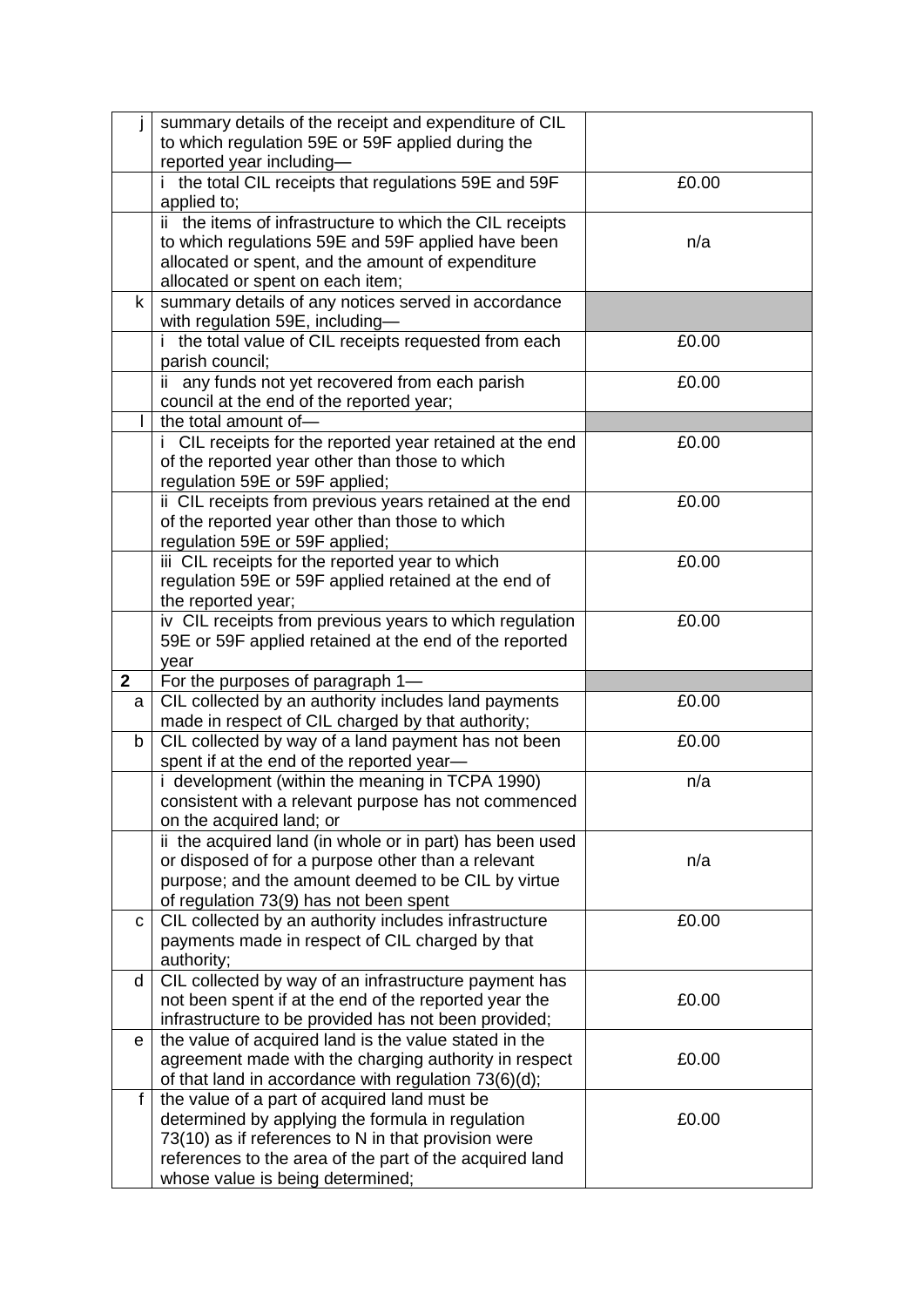|  | $g \mid$ the value of an infrastructure payment is the CIL cash |       |
|--|-----------------------------------------------------------------|-------|
|  | amount stated in the agreement made with the                    | £0.00 |
|  | charging authority in respect of the infrastructure in          |       |
|  | accordance with regulation 73A(7)(e).                           |       |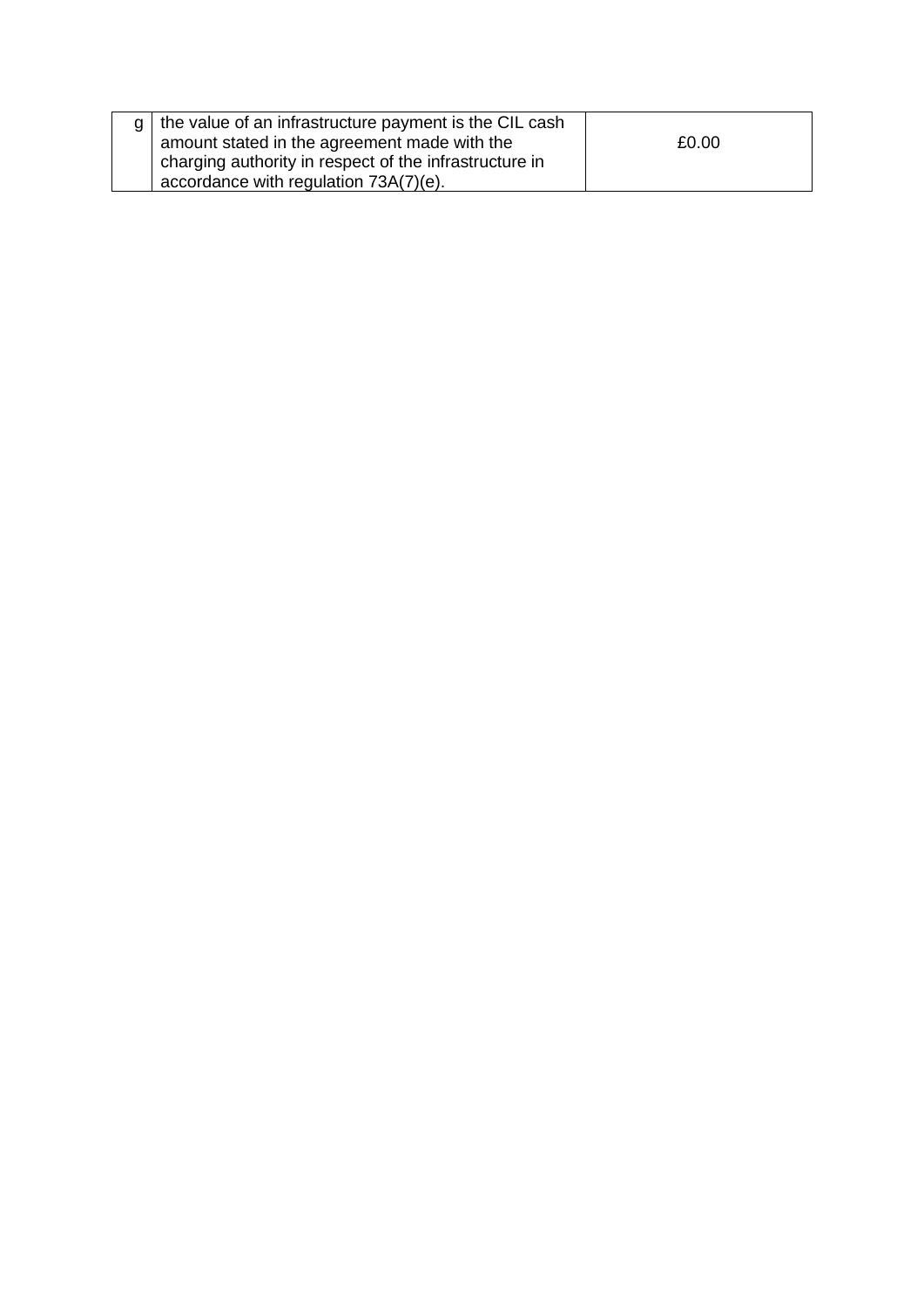|              | <b>S106 Obligations Report</b>                                                                                                                                                                                                                                                               |                                                                                                                                                                                                                                                 |
|--------------|----------------------------------------------------------------------------------------------------------------------------------------------------------------------------------------------------------------------------------------------------------------------------------------------|-------------------------------------------------------------------------------------------------------------------------------------------------------------------------------------------------------------------------------------------------|
|              |                                                                                                                                                                                                                                                                                              | <b>Amount</b>                                                                                                                                                                                                                                   |
| 3            | The matters to be included in the section 106 report<br>for each reported year are-                                                                                                                                                                                                          |                                                                                                                                                                                                                                                 |
| a            | the total amount of money to be provided under any<br>planning obligations which were entered into during<br>the reported year;                                                                                                                                                              | £154,076.00                                                                                                                                                                                                                                     |
| b            | the total amount of money under any planning<br>obligations which was received during the reported<br>year;                                                                                                                                                                                  | £4,289,057.37                                                                                                                                                                                                                                   |
| C            | the total amount of money under any planning<br>obligations which was received before the reported<br>year which has not been allocated by the authority;                                                                                                                                    | £3,097,571.75                                                                                                                                                                                                                                   |
| d            | summary details of any non-monetary contributions to<br>be provided under planning obligations which were<br>entered into during the reported year, including details<br>$of -$                                                                                                              | These details will be<br>provided and reported by<br><b>NYCC</b>                                                                                                                                                                                |
|              | i in relation to affordable housing, the total number of<br>units which will be provided;                                                                                                                                                                                                    | as above                                                                                                                                                                                                                                        |
|              | ii in relation to educational facilities, the number of<br>school places for pupils which will be provided, and<br>the category of school at which they will be provided;                                                                                                                    | as above                                                                                                                                                                                                                                        |
| $\mathbf{e}$ | the total amount of money (received under any<br>planning obligations) which was allocated but not<br>spent during the reported year for funding<br>infrastructure;                                                                                                                          | £7,996,390.30                                                                                                                                                                                                                                   |
| f            | the total amount of money (received under any<br>planning obligations) which was spent by the authority<br>(including transferring it to another person to spend);                                                                                                                           | £1,606,157.08                                                                                                                                                                                                                                   |
| g            | in relation to money (received under planning<br>obligations) which was allocated by the authority but<br>not spent during the reported year, summary details of<br>the items of infrastructure on which the money has<br>been allocated, and the amount of money allocated to<br>each item: |                                                                                                                                                                                                                                                 |
| h.           | in relation to money (received under planning<br>obligations) which was spent by the authority during<br>the reported year (including transferring it to another<br>person to spend), summary details of-                                                                                    |                                                                                                                                                                                                                                                 |
|              | i the items of infrastructure on which that money<br>(received under planning obligations) was spent, and<br>the amount spent on each item;                                                                                                                                                  | £96,236.63<br>As detailed below                                                                                                                                                                                                                 |
|              |                                                                                                                                                                                                                                                                                              | Golden<br>project<br>Garden<br>(Carlton PC) £11,166.50<br>Village<br>seating<br>(Fairburn<br>PC) £3,544.00<br>Play equipment (Hambleton<br>PC) £2,762.50<br>£420.00<br>Picnic<br>Benches(Selby Town)<br>£1,390.00 Woodland Gate<br>(Selby Town) |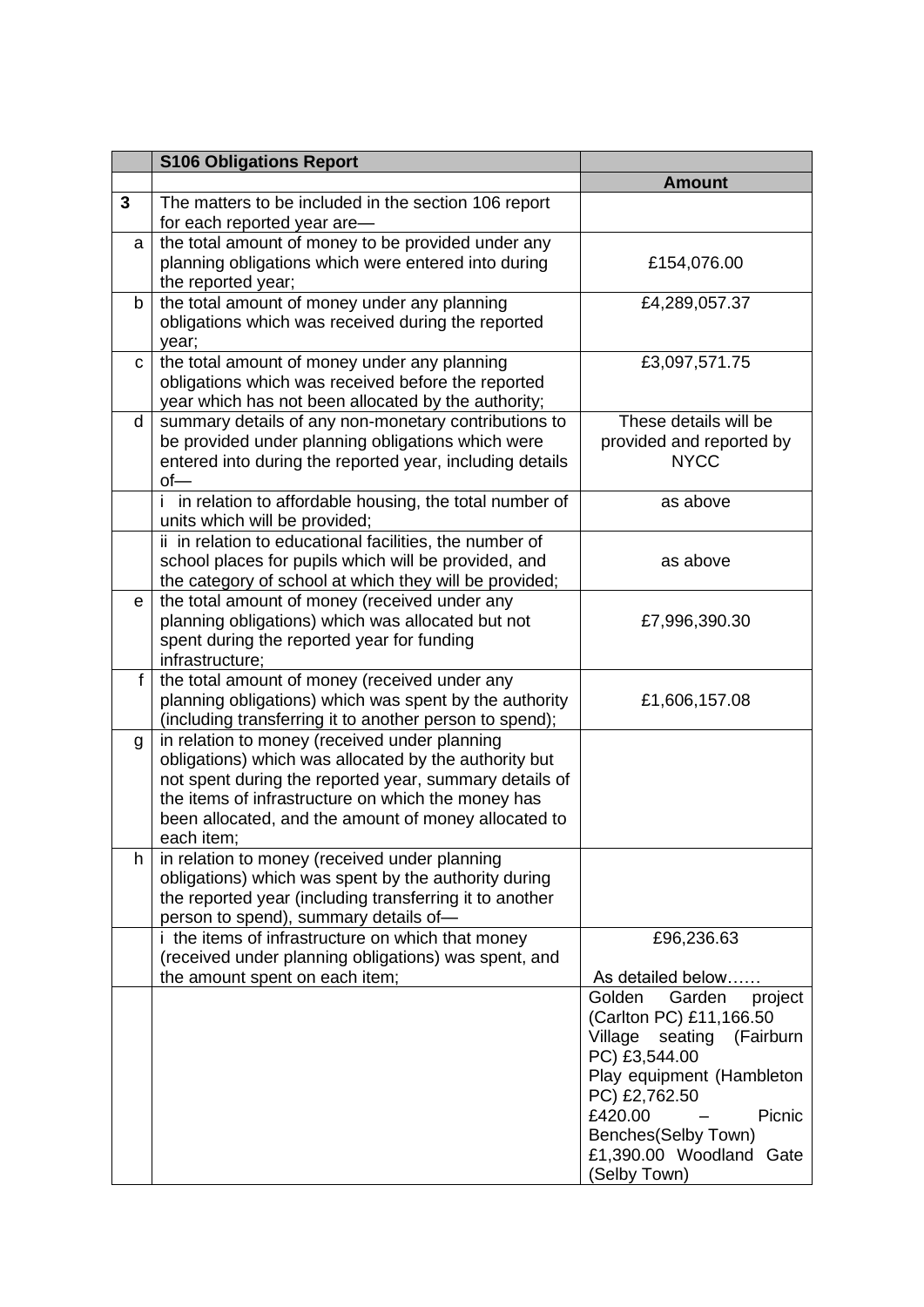|                         |                                                                                                                                                                                                                                                                                                                                                  | £7,480.00 - Cone Climber<br>(Selby Town)<br>£23,238.70 - Super Space<br>Net (Selby Town)<br>£1,990.00 - Inclusive Play<br>equipment (Selby Town)<br>£670.13 - Heritage Bins<br>(Selby Town)<br>£2,825.00 $-$ Town<br>Hall<br>Garden (Selby Town_<br>£18,335.50<br>Rugby/Community<br>club<br>(Sherburn in Elmet)<br>£5,939.80<br>Finkle<br>Hill<br>$\frac{1}{2}$<br>lighting<br>£3,225.00<br><b>MUGA</b><br>(Tadcaster)<br>£13,250.00 - Play Area<br>equipment (Thorpe<br>Willoughby |
|-------------------------|--------------------------------------------------------------------------------------------------------------------------------------------------------------------------------------------------------------------------------------------------------------------------------------------------------------------------------------------------|--------------------------------------------------------------------------------------------------------------------------------------------------------------------------------------------------------------------------------------------------------------------------------------------------------------------------------------------------------------------------------------------------------------------------------------------------------------------------------------|
|                         | ii the amount of money (received under planning<br>obligations) spent on repaying money borrowed,<br>including any interest, with details of the items of<br>infrastructure which that money was used to provide<br>(wholly or in part);                                                                                                         | £0.00                                                                                                                                                                                                                                                                                                                                                                                                                                                                                |
|                         | iii the amount of money (received under planning<br>obligations) spent in respect of monitoring (including<br>reporting under regulation 121A) in relation to the<br>delivery of planning obligations;                                                                                                                                           | £500.00                                                                                                                                                                                                                                                                                                                                                                                                                                                                              |
| i.                      | the total amount of money (received under any<br>planning obligations) during any year which was<br>retained at the end of the reported year, and where<br>any of the retained money has been allocated for the<br>purposes of longer-term maintenance ("commuted<br>sums"), also identify separately the total amount of<br>commuted sums held. | £0.00                                                                                                                                                                                                                                                                                                                                                                                                                                                                                |
| $\overline{\mathbf{4}}$ | The matters which may be included in the section 106<br>report for each reported year are-                                                                                                                                                                                                                                                       |                                                                                                                                                                                                                                                                                                                                                                                                                                                                                      |
| a                       | summary details of any funding or provision of<br>infrastructure which is to be provided through a<br>highway agreement under section 278 of the<br>Highways Act 1980 which was entered into during the<br>reported year,                                                                                                                        | This will be reported on by<br><b>NYCC</b>                                                                                                                                                                                                                                                                                                                                                                                                                                           |
| b                       | summary details of any funding or provision of<br>infrastructure under a highway agreement which was<br>provided during the reported year.                                                                                                                                                                                                       | as above                                                                                                                                                                                                                                                                                                                                                                                                                                                                             |
| 5                       | For the purposes of paragraph 3-<br>where the amount of money to be provided under any                                                                                                                                                                                                                                                           | N/A                                                                                                                                                                                                                                                                                                                                                                                                                                                                                  |
| a                       | planning obligations is not known, an authority must<br>provide an estimate                                                                                                                                                                                                                                                                      |                                                                                                                                                                                                                                                                                                                                                                                                                                                                                      |
| b                       | a non-monetary contribution includes any land or item<br>of infrastructure provided pursuant to a planning<br>obligation;                                                                                                                                                                                                                        | N/A                                                                                                                                                                                                                                                                                                                                                                                                                                                                                  |